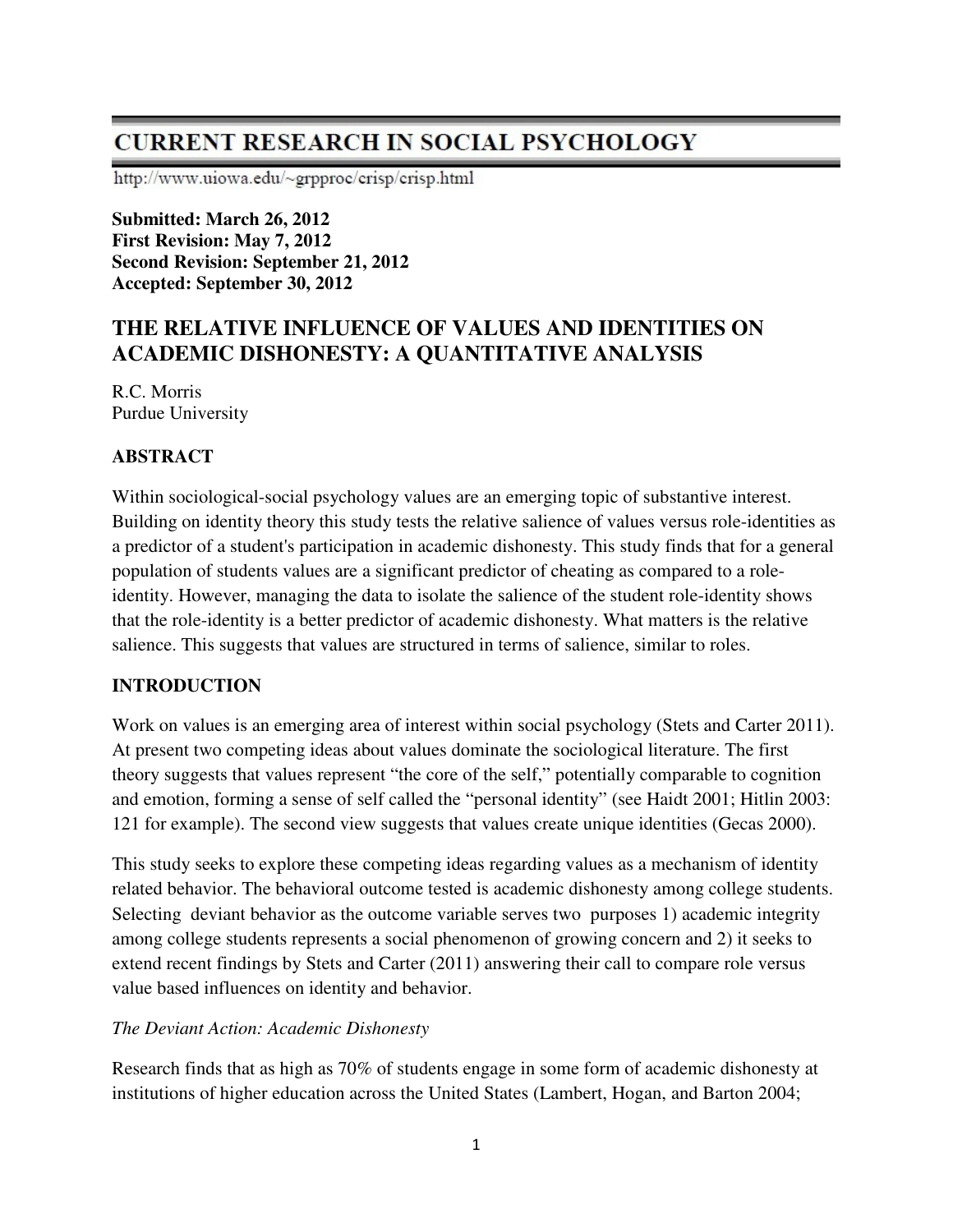McCabe and Pavela 2004). One of the most intriguing findings related to cheating shows that students report a belief in the importance of ethical behavior viewing integrity as a necessary part of human conduct. However, students also report and justify involvement in academic dishonesty (McCabe, Dukerich, and Dutton 1993). Why is this happening? How are role and value related expectations impacting cheating?

# **IDENTITY THEORY**

Stryker (1955) developed Identity Theory building on Mead's (1934) symbolic interaction framework focusing on the influence running from society to self to behavior. Stryker's (1980) Identity Theory emphasizes the importance of social roles and identities based on these roles. According to Identity Theory society influences social interaction via role commitments. Role commitments define the self in terms of identities. The self then influences behavior.

Stryker defines identities as, "internalized role expectations attached to positions in organized sets of social relationships. From this point of view, the terms identity and role-identity are equivalent" (Stryker 2007: 1084). A key motivating component of identity comes from the relative salience of identities. People have an internal ranking, or hierarchal structure that organizes their identities relative to one another. In other words, certain parts of self are more likely to be enacted across situations (Gecas and Seff 1990; Stryker and Serpe 1994). For instance, why does a father decide to go play golf on a given Saturday afternoon instead of spending time with his family? The basis of this question is the core of Stryker's identity theory. Identities higher in salience are more likely to be enacted than identities lower in salience. Roleidentity is a fundamental part of the self-concept. Therefore, commitment to the expectations (social structure) that define role-positions shapes the self which influences behavior.

Norms, or expectations, define role-identities. For example, the student role includes expectations that must be enacted correctly for the actor to be within the defined boundaries of the role. Roles are amenable to an amount of adaptation, or role-making (e.g., a student only interested in the social aspects of college at the expense of academic pursuits). Role-making is only possible insofar as the changes do not alter the role relative to the people that define it (i.e., moving its position, Turner 1978).

Cheating violates normative role expectations (if nothing else the institutional/academic expectations). In fact, cheating may jeopardize a student's ability to maintain this position. With its emphasis on roles, Identity Theory struggles to address violations of normative expectation (Schwartz and Stryker 1970; Stryker and Craft 1982). The limitation of contemporary identity theory is present because of the extreme focus on roles and norms. Lopata and Thorne (1978) comment about this limitation when they note that roles should *only imply* behavioral prescriptions toward specified others, questioning the trans-situational nature of the role-identity.

Identity theory has primarily been limited to a focus on roles and role related behavior. However, the complexity of self strongly suggests that there are other bases for identity formation. This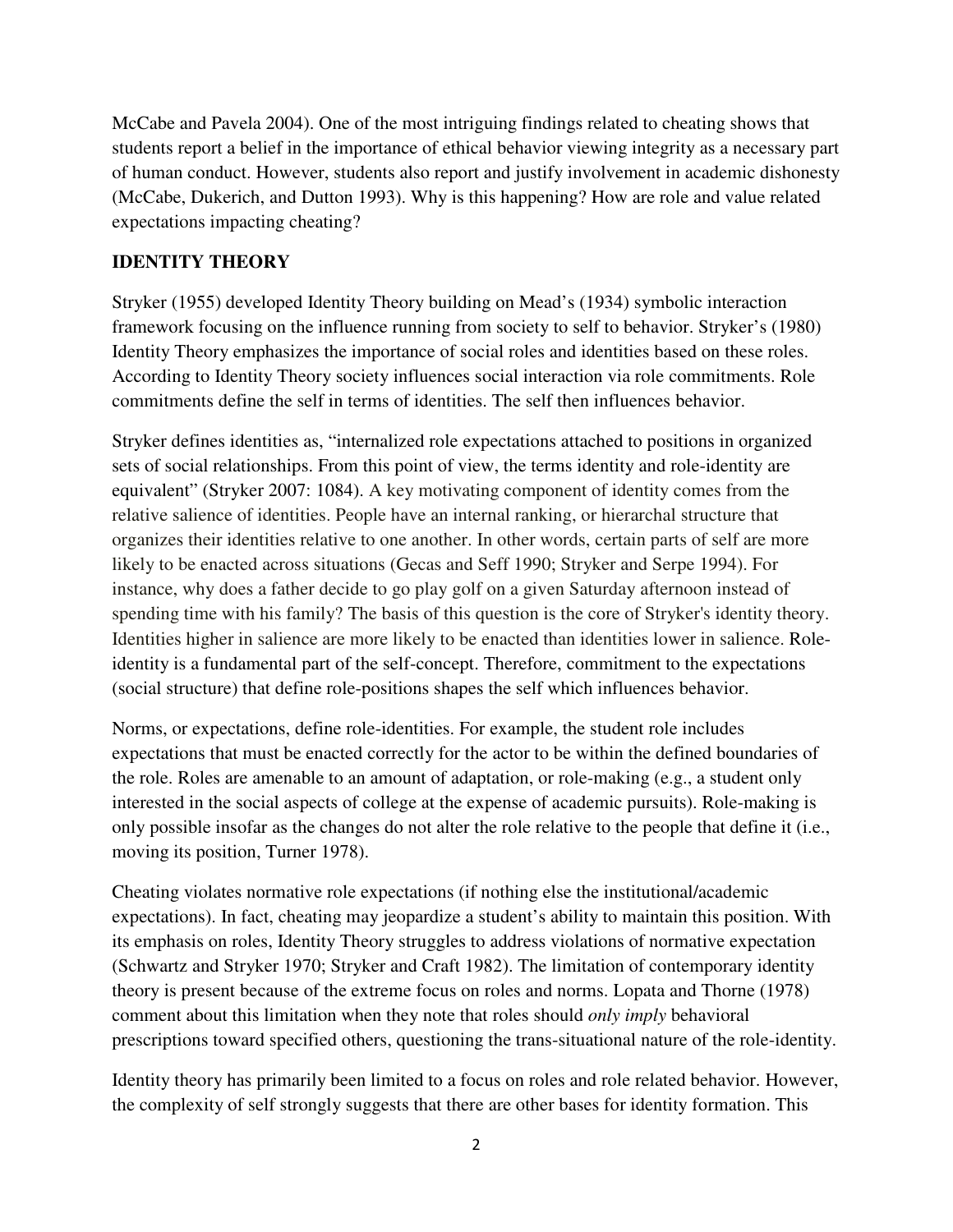leads to two central questions of contemporary identity research. Question one, what are the primary bases of identity and question two, when there are competing demands on behavior from role expectations and other self-processes what predicts behavior?

# *Including Values*

Following the work of Thoits and Virshup (1997), and more recently Burke and Stets (2009), Gecas (2008) has suggested that sociological-social psychology needs to allow for more conceptualizations of identity and that values form value-identities (Stets and Carter [2011] call this moral identity). Hitlin (2008) has called for a similar consideration but invokes Haidt (2007) to suggest that values represent a core self that is antecedent to and trans-situational with other self-processes. He calls this the "personal identity" (Hitlin 2003).

Values come from, "socialization and learning experiences, the social roles [people] play, the expectations and sanctions [people] encounter, and the abilities [people] develop" (Schwartz 2006a: 960). For example, a student may learn from a teacher that hard work and honest effort are essential parts to being a student. This message gets repeated as the person is channeled through the socioculture of role-positions (Gordon 1976; Haidt 2007; Roccas and Sagiv 2010). Socialization is a part of value formation, but values are not tied to finite role-positions. Value expectations, mutually not exclusively role specific, can transcend role-positions. Internalized values become more or less important to the person, and like role-identities get ranked in terms of salience. Increased value salience means the value is more likely to be carried across situations. Operationalization of values by Schwartz and colleagues in terms of salience is remarkably similar to Stryker's role-identity conceptualization. The empirical work on values has also produced a cross-culturally verified organization for human values (Schwartz 2006b). Across the globe, people have a similar (internal) structure to their values, both in terms of their importance and salience.

FIGURE 1: Schwartz Structure of Human Values (1992) Source: Hitlin and Piliavin (2004)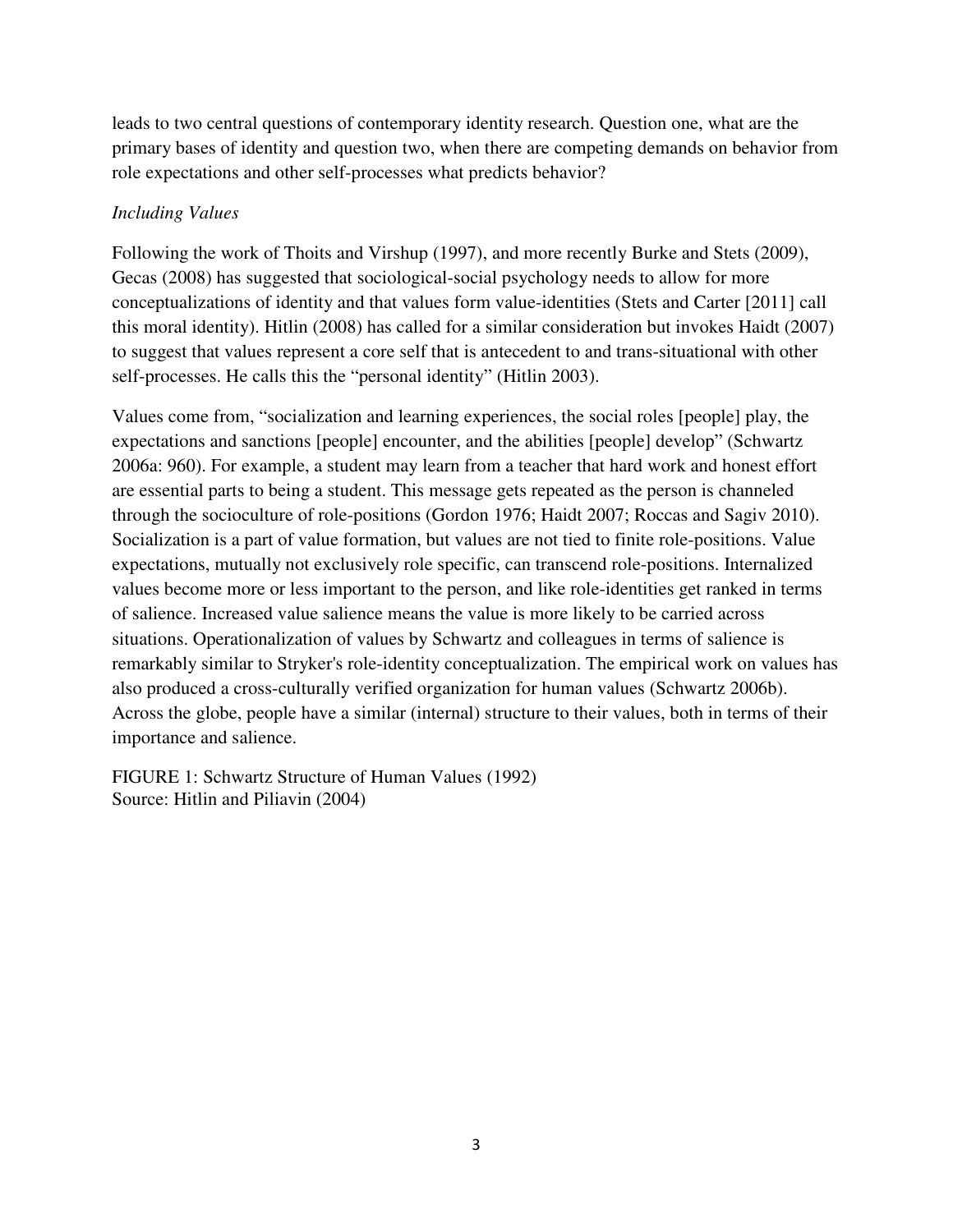

Do values form value-identities that can be ranked in terms of their salience or are values an ever present part of self? Ultimately testing the development of a value-identity falls outside of the scope of these data. However, this study takes a necessary first step: determining if the salience of a value (i.e., self-transcendence) is predictive of behavior compared to a salient role-identity. The findings of this analysis will provide support to one or the other side of the debate regarding the nature of values vis*-à-*vis the self. If Gecas and Schwartz are correct the relative salience of a given value versus role is what matters. This would suggest that values are subject to salience and are a part of symbolic interaction. If Hitlin and Haidt are correct the salience of the value should create a "core" sense of personal identity that remains in effect because of its antecedent nature relative to other self-processes.

This study takes as a starting point Schwartz's notion that self-transcendence is in conflict with self-enhancement as Figure 1 indicates (see Bardi & Schwartz 2003). Schwartz argues that the relationship between values supports the validity of their ordering, even in the face of low scale reliability (see Schwartz & Rubel-Lifschitz 2009: 175). The analysis presented here makes the assumption that cheating is inherently a self-enhancing activity. Those with greater selftranscendent value beliefs should be less likely to engage in cheating, self-enhancement. Following the a priori assumption of conflict this article introduces a study of values versus role salience as it influences related behavior.

*Hypothesis 1*: Self-transcendent value expectations will be predictive of academic dishonesty. As self-transcendence increases the likelihood of academic dishonesty will decrease.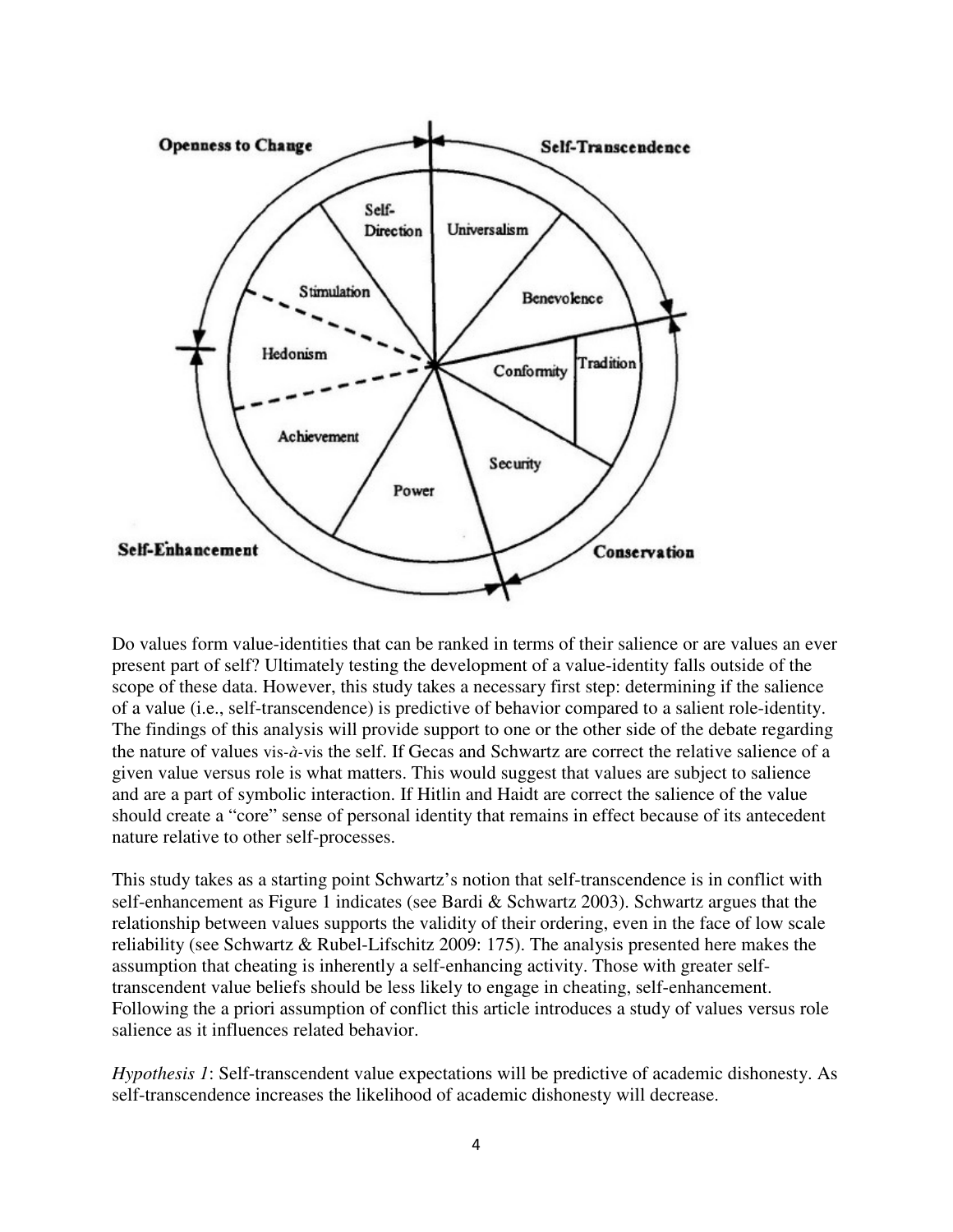*Hypothesis 2*: Students are free to role-make the student identity to require minimal commitment to their academic achievement. Given this fact, among a large sample population of students, the student role-identity will not be predictive of academic dishonesty.

*Hypothesis 3*: For a sub-population of students who report acute salience of their student roleidentity the student role-identity will be a better predictor of cheating than a value of selftranscendence.

### **SAMPLE AND RESEARCH METHODS**

Data comes from students at a large Midwestern public University and a nearby Junior College. [1] Surveys were administered via a double blind anonymous survey. Data collection began in April of 2009 and ended December 2010. A total N of 1362 respondents (620 men, 709 women) participated in surveys; with 562 coming from the community college and 800 coming from the large state university. Data accurately reproduces the demographics of each institution. [2]

The Academic Dishonesty construct comes from an International Personality Item Pool (IPIP) scale (Goldberg et al. 2011). The three questions are: 1) I sometimes cheat to get ahead, 2) I sometimes break the rules, and 3) I know how to get around the rules. Though these questions do not specifically target cheating in college per se, the questions were asked immediately following students being told to focus on the salience of their student identity. Given the timing, presentation, and overall focus of the study with Cronbach alpha of .70 this is a good measure of a student's willingness to engage in cheating. [3]

The self-transcendent value construct also comes from IPIP. Measures for this scale are: 1) I trust others, 2) I believe that others have good intentions, 3) I trust what people say, 4) I believe that people are basically moral, and 5) I believe in human goodness. Similar to the limitations of the deviance construct this is not a perfect measurement for the latent variable. A more apt description might be "general self-transcendence belief." However, research on the Schwartz (1992) values structure has shown that the values forming the higher-order structure of selftranscendence come from specific lower items such as trust, equality, responsibility, and benevolence. The IPIP value scale captures the lower-level items in the Schwartz construct. Research by Burke and Stets (1999) comments about the risk involved with a personal value like trust. The uncertain nature of trust pushes thought outside of self through expectations of goodwill and benign intent toward a generalized other's benevolence. Inclusion of the trust measures within the construct containing items on morality, good intentions, and human goodness produce a valid proxy for a value of self-transcendence, or at least belief in selftranscendent principles. Values are beliefs that guide action in a person's life. Research has shown that trusting others, believing in the morality of others, and in the goodness of people's intentions guides' behavior (Barbalet 2009; Glanville and Paxton 2007; Rahn et al. 2009; Schwartz 1994). [4] Scaled together these items generate a Cronbach alpha of .833.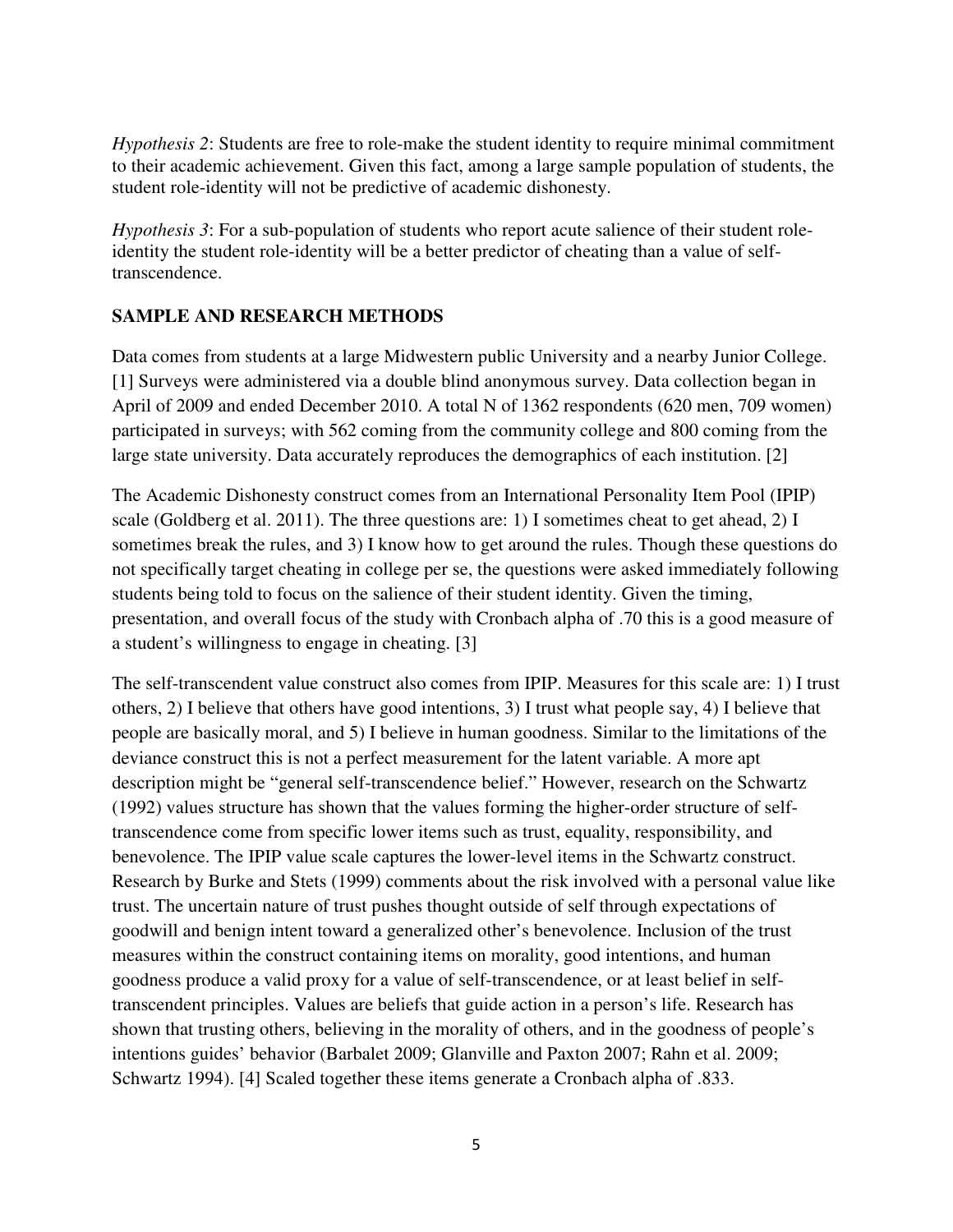The student identity measure is, "Thinking of your role as a student, how much would you agree or disagree with the statement: Being a student is important to the way I think of myself." [5]

Previous research has shown that age, sex, and race have an impact on academic dishonesty; these control variables are also included in the models (McCabe and Trevino 1997).

### **FINDINGS**

Table 1. Combined Model Unstandardized Estimates for *m*1-*m*10

|                 |                             |                     |                       | <b>Theoretical Model</b> | Theoretical Model with Controls |             |  |  |
|-----------------|-----------------------------|---------------------|-----------------------|--------------------------|---------------------------------|-------------|--|--|
|                 |                             |                     | CFA Model [a]         | Model 1                  | Model 2                         | Model 3     |  |  |
| $\mbox{\rm AD}$ | $\leftarrow$                | SiD                 |                       | $-0.013$                 | .027                            |             |  |  |
| $\mbox{\rm AD}$ | $\leftarrow$                | ${\rm ST}$          |                       | $-0.076**$               | $-.086**$                       | $-.082*$    |  |  |
| $\mbox{\rm AD}$ | $\leftarrow$                | Sex                 |                       |                          | $-.216***$                      | $-.212***$  |  |  |
| $\mbox{\rm AD}$ | $\leftarrow$                | Age                 |                       |                          | .093***                         | .093***     |  |  |
| $\mbox{\rm AD}$ | $\leftarrow$                | Race                |                       |                          | $-.063+$                        | $-.064+$    |  |  |
| Obs1(ST)        | $\leftarrow$                | <b>ST</b>           | $.739-$               | $1\!\sim\!$              | $1-$                            | $1\!\sim\!$ |  |  |
| Obs2(ST)        | $\leftarrow$                | ${\cal S}{\cal T}$  | $.652***$             | .772***                  | .772***                         | .772***     |  |  |
| Obs3(ST)        | $\leftarrow$                | ${\cal S}{\cal T}$  | $.753***$             | .937***                  | .937***                         | .937***     |  |  |
| Obs4(ST)        | $\leftarrow$                | ${\cal S}{\cal T}$  | $.823***$             | .933***                  | .933***                         | .933***     |  |  |
| Obs5(ST)        | $\leftarrow$                | $\operatorname{ST}$ | .569***               | $.677***$                | $.677***$                       | $.677***$   |  |  |
| Obs1(AD)        | $\leftarrow$                | $\mbox{AD}$         | $.533-$               | $1 -$                    | $1 -$                           | $1 -$       |  |  |
| Obs2(AD)        | $\leftarrow$                | $\mbox{AD}$         | $.731***$             | 1.385***                 | $1.317***$                      | 1.316***    |  |  |
| Obs3(AD)        | $\leftarrow$<br>$\mbox{AD}$ |                     | $.642***$             | 1.212***                 | $1.230***$                      | $1.230***$  |  |  |
|                 |                             |                     |                       |                          |                                 |             |  |  |
|                 | KMO AD                      |                     | .650 ( $p = .000$ )   |                          |                                 |             |  |  |
| Alpha AD        |                             | .668 $(n = 3)$      |                       |                          |                                 |             |  |  |
| KMO ST          |                             | .848 ( $p = .000$ ) |                       |                          |                                 |             |  |  |
| Alpha ST        |                             | .833 $(n = 5)$      |                       |                          |                                 |             |  |  |
| RMSEA (PCLOSE)  |                             |                     | .032 <sup>L</sup> (1) | .015 <sup>L</sup> (1)    | .019 $^{L}(1)$                  | $.022^L(1)$ |  |  |
|                 |                             |                     | $.046^{\rm H}$ (.774) | $.032^{H}(1)$            | $.032^{\rm H}(1)$               | $.033H$ (1) |  |  |
|                 |                             |                     |                       |                          |                                 |             |  |  |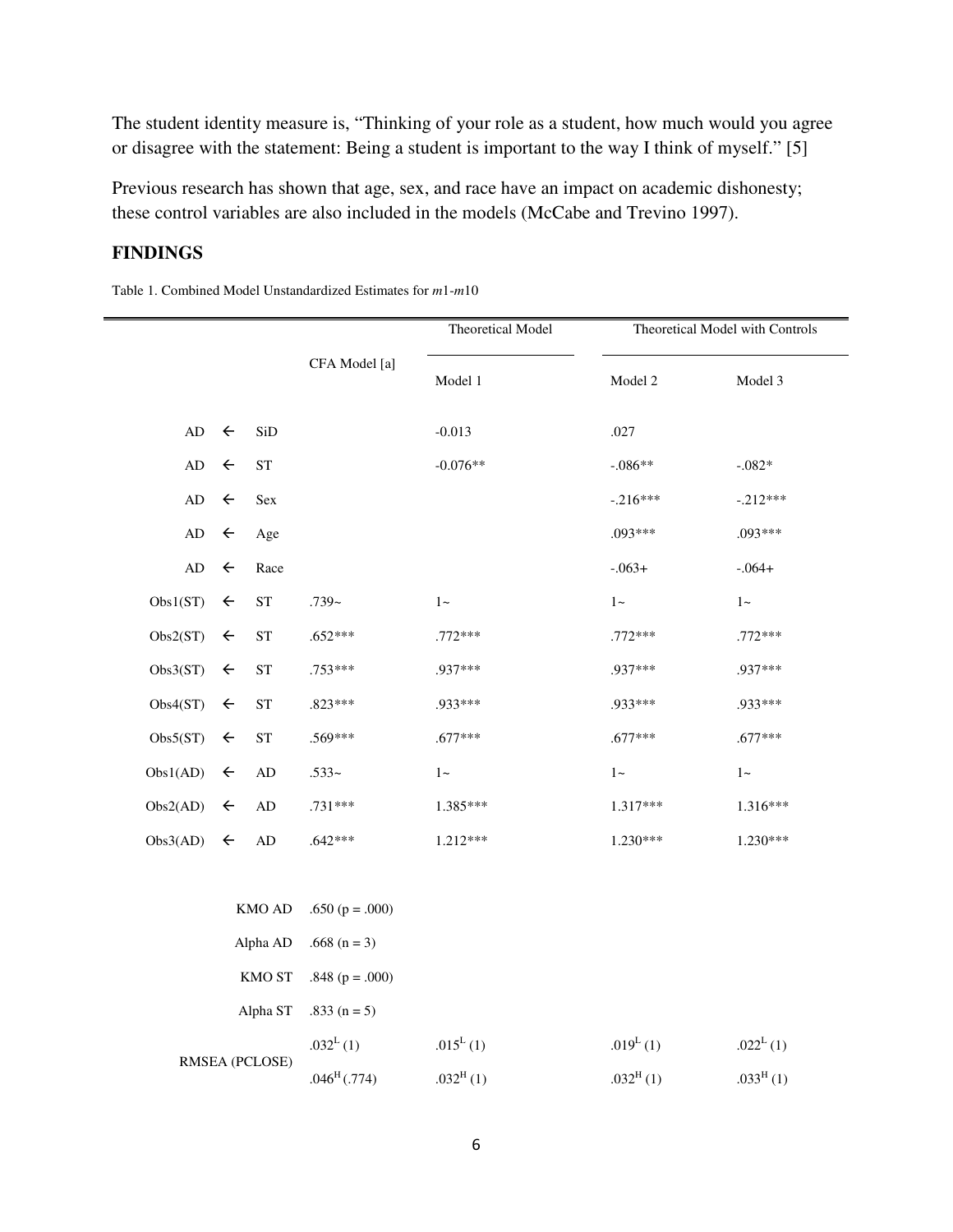|                            | AGFI                                                                                                       | $.967^L$ / $.980^H$ | $.981^L$ / $.990^H$                                   | $.975^L$ / $.984^H$                            | $.977^L$ / $.984^H$ |  |  |  |  |  |  |
|----------------------------|------------------------------------------------------------------------------------------------------------|---------------------|-------------------------------------------------------|------------------------------------------------|---------------------|--|--|--|--|--|--|
|                            | GFI                                                                                                        | $.979^L$ / $.987^H$ | $.989^L$ / $.994^H$                                   | $.984^L$ / $.990^H$                            | $.985^L / .990^H$   |  |  |  |  |  |  |
|                            | IFI                                                                                                        | $.983^L$ / $.991^H$ | $.993^L$ / $.998^H$                                   | $.986^L$ / $.995^H$                            | $.988^L$ / $.995^H$ |  |  |  |  |  |  |
|                            | N for all models $= 1362$                                                                                  |                     |                                                       |                                                |                     |  |  |  |  |  |  |
| Variable Legend:           | $AD = Academic Dishonesty$                                                                                 |                     |                                                       | $Sex = Sex of Respondent, 0 = male 1 = female$ |                     |  |  |  |  |  |  |
|                            | $Age = Age$ of Respondent                                                                                  |                     |                                                       | $SiD = Student Identity$                       |                     |  |  |  |  |  |  |
|                            |                                                                                                            |                     | $Obs#(Construct) = Observed$ Item for Latent Variable | $ST = Self-Transcendence$                      |                     |  |  |  |  |  |  |
|                            | Race = Race of Respondent, $0 =$ other $1 =$ white                                                         |                     |                                                       |                                                |                     |  |  |  |  |  |  |
| <b>Statistical Legend:</b> | $KMO = Kaiser-Meyer-Olkin Measure of Sampling Adequacy & Bartlett's Test$                                  |                     |                                                       |                                                |                     |  |  |  |  |  |  |
|                            | $Alpha = Cronbach's Alpha$                                                                                 |                     |                                                       |                                                |                     |  |  |  |  |  |  |
|                            | ~ Fixed Parameter for Identification                                                                       |                     |                                                       |                                                |                     |  |  |  |  |  |  |
|                            | <sup>L</sup> Lowest value across <i>m</i> datasets $/$ <sup>H</sup> Highest value across <i>m</i> datasets |                     |                                                       |                                                |                     |  |  |  |  |  |  |
|                            | [a] Loadings are standardized.                                                                             |                     |                                                       |                                                |                     |  |  |  |  |  |  |

+ P  $\le$  .10 / \* P  $\le$  .05 / \*\* P  $\le$  .01 / \*\*\*P  $\le$  .001

FIGURE 2.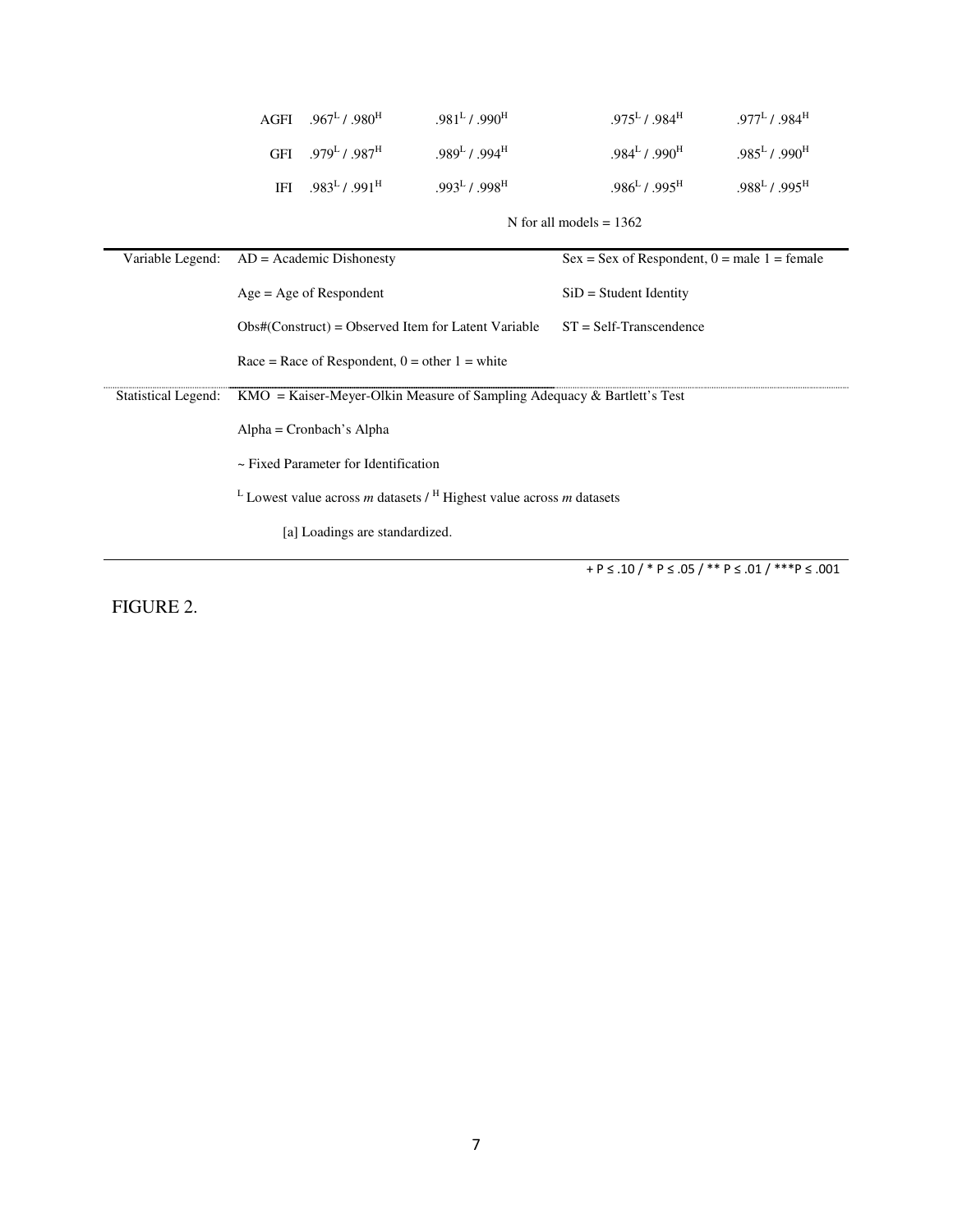#### Full Theoritical Model: With Controls  $(m=1)$



Fit statistics for all models show the data fit exceptionally well. Model 1 in Table 1 tests the student role-identity with self-transcendence. The student identity is not predictive of cheating, but the value construct is. As self-transcendence increases by 1, the probability of that student cheating decreases ( $B = -0.076$ ,  $P = .003$ ). In other words, people with greater self-transcendent value beliefs are less likely to cheat. In this first model, academic dishonesty is regressed on the value and role-identity constructs (a highly parsimonious model to begin with).

Model 2 in Table 1 gives the results of the hypothesized SEM model with control variables. Model 2 also includes a measure of location (university vs. community college), age, sex and race. Again the student identity is not predictive of cheating, but the value construct is. As selftranscendence increases by 1, the probability of a given student cheating decreases ( $B = -0.086$ , P = .005). Age, sex, and race are also significantly related to cheating. The measure for location is not significant and gets dropped. Consistent with academic dishonesty literature as compared to women men are more likely to self-report involvement in cheating. For race, when race goes up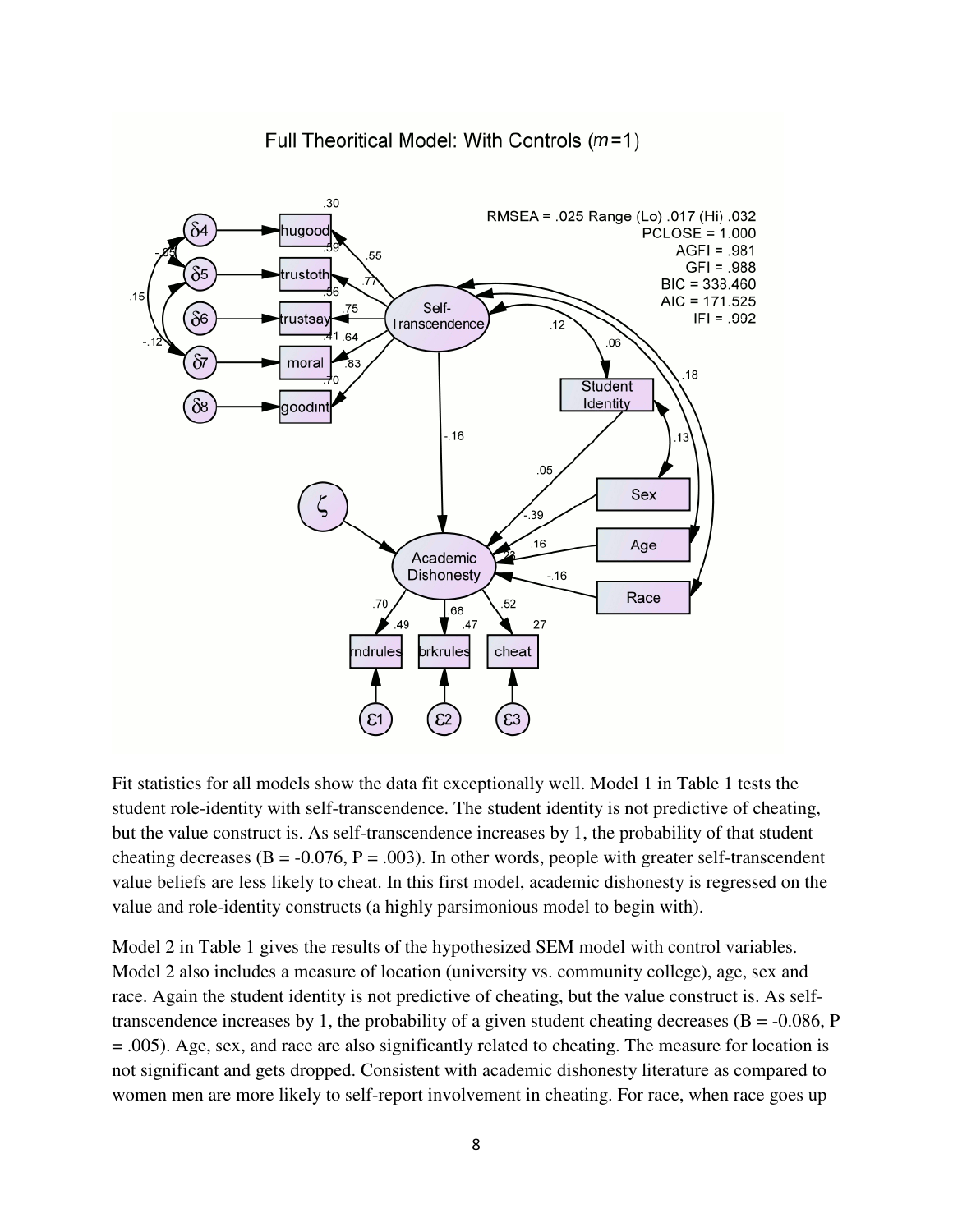by 1 the probability of a given student cheating goes down  $(B = -0.075, P = .068,$  note this exceeds the typical 95% CI, but falls within a 90% CI). In other words, as compared with whites all other races are more likely to self-report engagement in cheating.

Model 3 is the final SEM with the emergent exogenous variables. Since student role-identity is not significant in any of the previous SEMs this final analysis is run twice. In the first run, the student role-identity measure is withheld. In the second run, student role-identity is included. The second run of the model again found that student role-identity is not significant, and the inclusion of the role-identity measure decreases model fit. The parsimonious, better fitting model is reported.

Model 3 in Table 1 shows as a respondent's self-transcendence increases by 1 the probability of cheating decreases ( $B = -0.082$ ,  $P = .046$ ). Sex, race, and age are all significantly related to cheating in this final model. Compared to women, men are more likely to self-report cheating. As compared with whites the combined category of all other races are more likely to self-report engagement in cheating (note this result exceeds the typical 95% CI, but falls within a 90% CI). Including age, as a respondent moves up categorical divisions, corresponding with a decrease in age, cheating increases. This means younger students are more likely to cheat as compared to older students. [6]

A direct test of the two competing ideas about values comes from a subsample of 172 respondents taken from the larger sample of 1362. The subsample is filtered to include only those people who report that their student identity is more salient than competing identities. The idea is to see if acute salience of the student role-identity supersedes the value of selftranscendence that is significant for the full group. If self-transcendence remains predicative of cheating for this subsample it would support the notion that values are always explicitly tapped prior to and during behavior, forming a "core" identity. If self-transcendence is not significant the argument that values are antecedent to other self-process would be seriously questioned. This would suggest that values, like roles, are subject to relative salience.

Measurement of role-identity salience comes from a respondent pitting their two most salient role-identities against one another. [7] A total *n* = 172 of respondents reported that their student role-identity is most salient.

Table 2: Generalized Ordered Logit Estimates

| Number of obs (after listwise deletion) = $139$ |  |  |  |  |  |  |  |  |
|-------------------------------------------------|--|--|--|--|--|--|--|--|
| LR chi <sup>2</sup> $(24) = 61.13$              |  |  |  |  |  |  |  |  |
| Prob > $\text{chi}^2 = 0.0000$                  |  |  |  |  |  |  |  |  |
| Pseudo $R^2 = 0.1523$                           |  |  |  |  |  |  |  |  |
| $Log likelihood = -170.15808$ Coefficient       |  |  |  |  |  |  |  |  |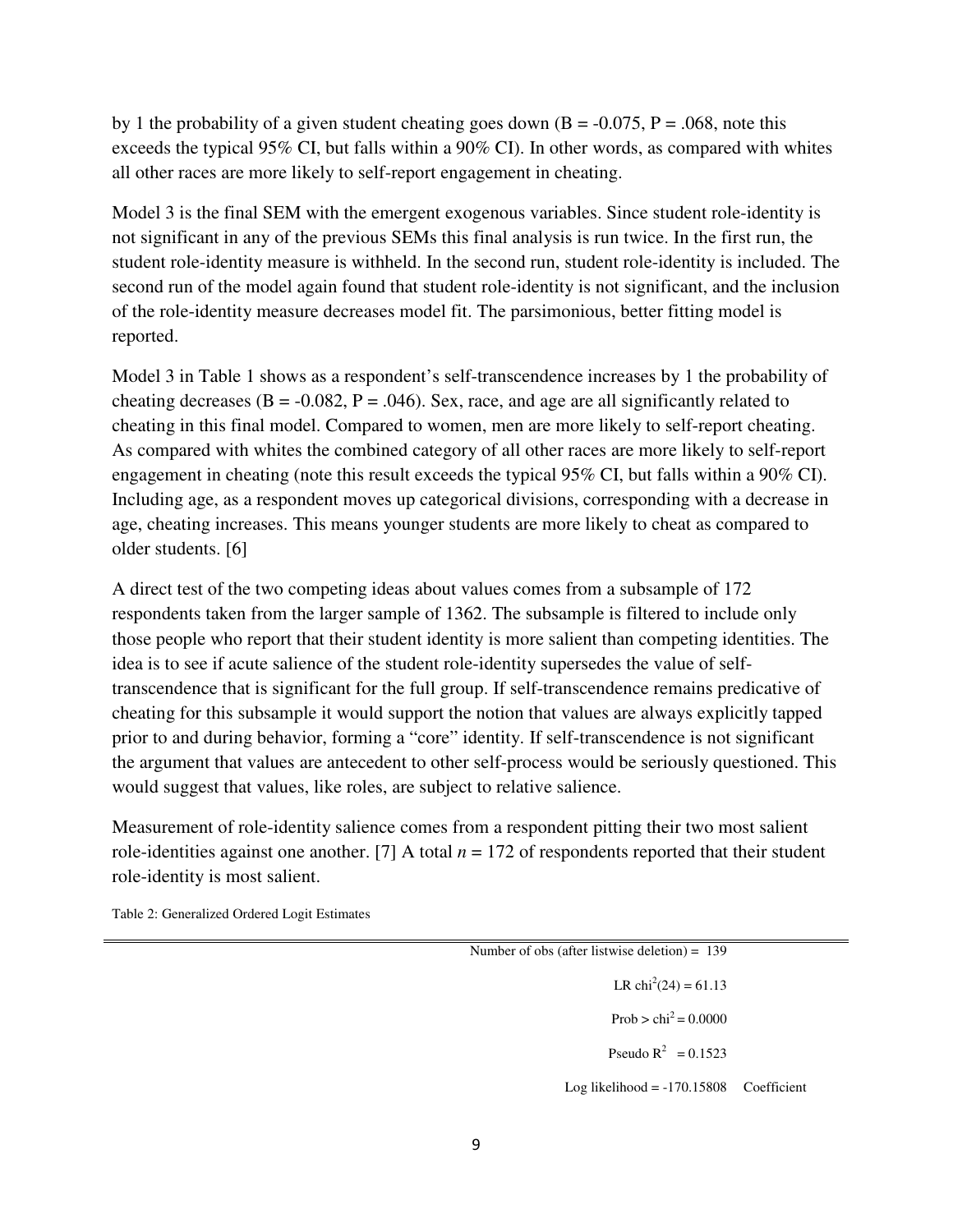| <b>Strongly Disagree</b> |                         |
|--------------------------|-------------------------|
| SiD                      | $-1.514697***$          |
| <b>ST</b>                | .3076512                |
| Race                     | $-.6299126+$            |
| Age                      | $.3630202+$             |
| Male                     | .5871999                |
| $_{\rm -cons}$           | 9.496654                |
| <b>Disagree</b>          |                         |
| SiD                      | $-.3170023$             |
| <b>ST</b>                | $-1342933$              |
| Race                     | $-.6482609***$          |
| Age                      | .0248094                |
| Male                     | $-1.223766**$           |
| $_{\rm cons}$            | 4.170873                |
| <b>Neither</b>           |                         |
| SiD                      | 1.063311                |
| <b>ST</b>                | .0397955                |
| Race                     | $-.3535673$             |
| Age                      | .6977756                |
| Male                     | $-.6666615$             |
|                          | $_{\rm cons}$ -6.404746 |
| Agree                    |                         |
| SiD                      | 0.9236131               |
| ${\cal S}{\cal T}$       | 0.2947707               |
| Race                     | $-0.280919$             |
| Age                      | 0.2146229               |
| Male                     | $-1.998671$             |
| $_{\rm -cons}$           | $-5.822021$             |

*Strongly Agree* is the Reference Category  $/ + P \le 0.10 / P \le 0.05 / P \le 0.01 / P \le 0.01$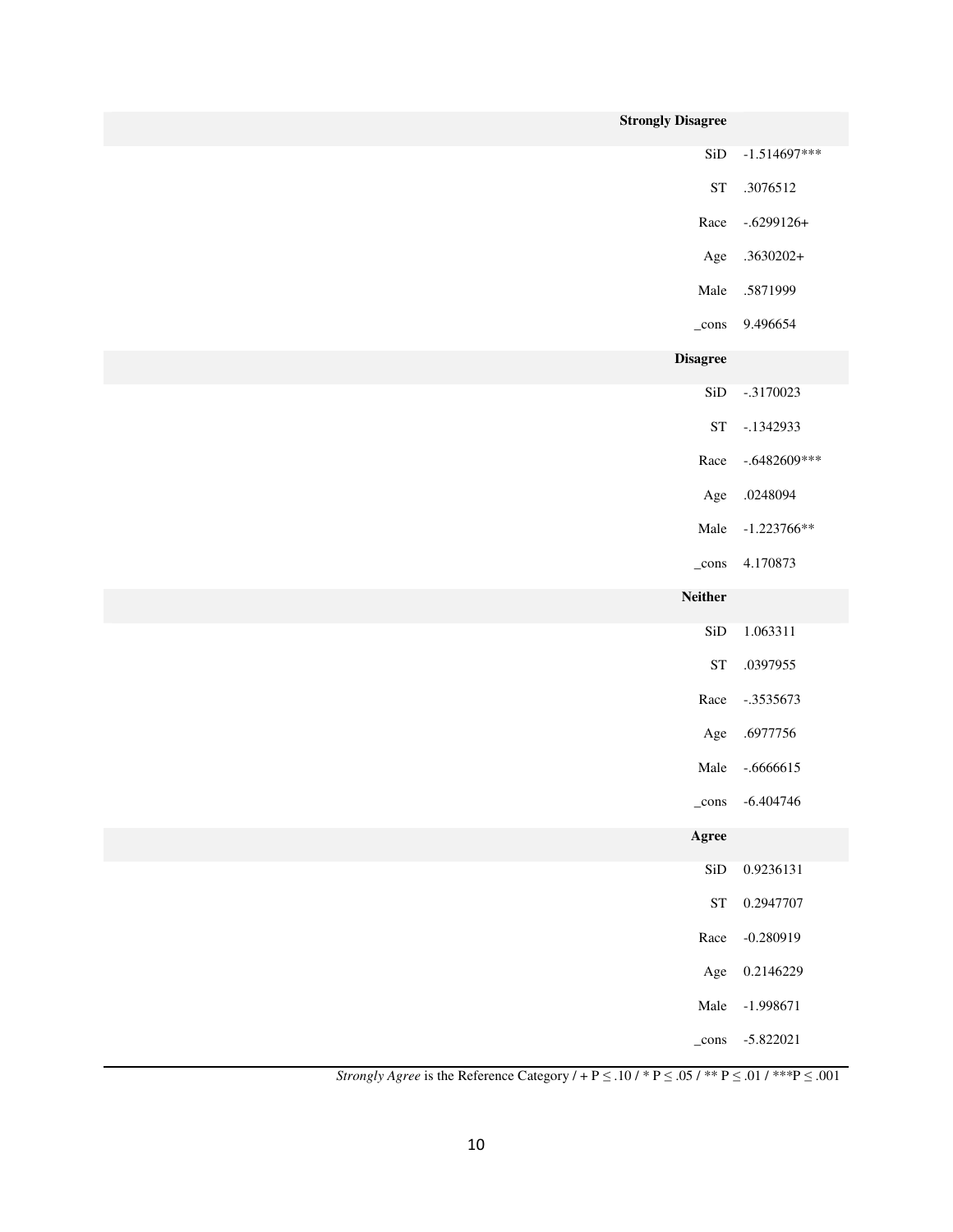A Generalized Ordered Logit (GOL) model based on a categorical dependent variable is the final model analyzed. GOL includes the outcome asking students to respond to the statement, "I sometimes cheat to get ahead" with self-transcendence (ST modeled as factor regression scores) and controls. The overall model is significant (Chi2[24df] = 74.77,  $P = .000$ ). Once again sex, age, and race are significant predictors of cheating. However, contrary to the findings for the full sample with the salience of student identity maximized the self-transcendent value is not significant. In fact, this value is not significant for any of the ordered categories. On the other hand, the same measure of student role-identity is predictive of cheating. For this subsample, as the student role-identity increases in importance cheating decreases  $(B = -1.5, P = .000)$ .

### **DISCUSSION**

So why are students cheating? Consistent with Schwartz's (2009) theory of human values, for the majority of students a significant predictor of academic dishonesty is the salience of selftranscendent values, as hypothesis 1 suggested. As self-transcendence increases cheating goes down. However, for a subset of students, the acuteness of the student role-identity is the better predictor, as suggested by hypothesis 3. Those who self-report that their student role-identity is most salient are the least likely to report cheating. In essence, both value and role-identities are predictive, depending on the relative salience. Hypothesis 2 proposed that students are able to structure their self-concept in different ways, making the relative salience of a given identity the crucial predictor. Analysis results support each of the hypothesis presented. In addition, the directionality of the relationship between the value construct and cheating substantiates the use of the value items as measures of self-transcendence (i.e., as self-transcendence increases selfenhancement decreases). This study finds that between the two competing sociological ideas regarding values conceiving of values as one basis for identity is the appropriate operationalization of human values. Conceiving of values as forming the unique *value-identity* is also complementary to extant identity theory.

Beta weights reported for this study were small, though significant. With this outcome how much variance is explained? This is a common question when dealing with significant yet small findings, and one that has an entire literature behind it. A few things need to be considered when assessing the strength of the effect. First, the sample was diverse. Considering the diversity represented on both campuses a significant result is not a small thing. Second, this study measured complex social psychological—with emphasis on the psychological—processes developed through latent variables. Finally, this study conducted an empirical investigation of the linkage between values and behavior, something that is still under development within the literature on values (Tam and Lee 2010).

Another limitation of this study is the cross-sectional nature of these data; therefore causation cannot be confirmed. Analysis of SEM models included reverse order modeling to strengthen the outcome, but given the cross-sectional nature correlation, not causation is the outcome.

This study laid the groundwork for further research on the formation of the value-identity by demonstrating the relative salience of values versus role-identities. Empirical confirmation that values form value-identities falls outside the reach of this study. However, this idea and its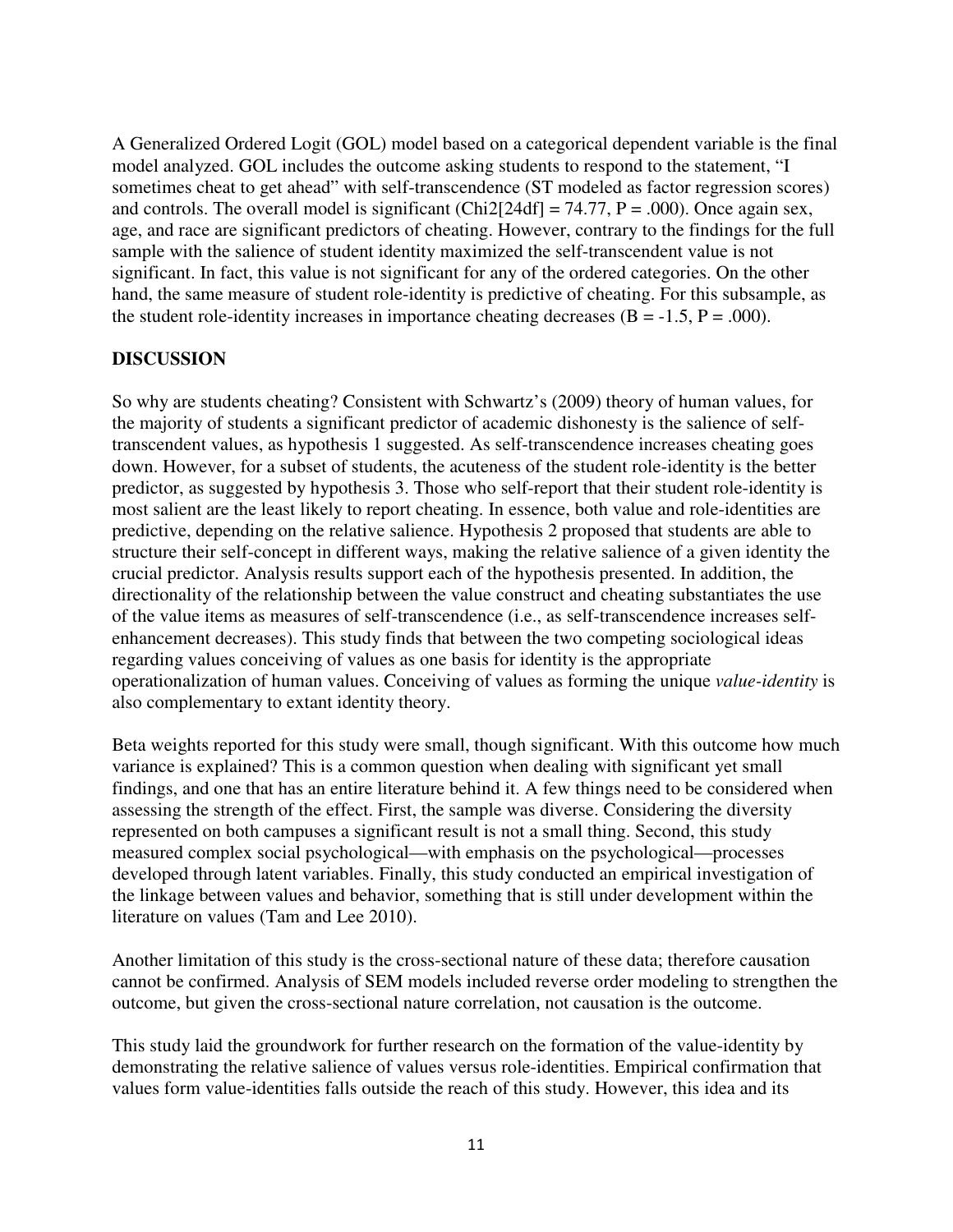implications are worthy of further investigation. Indeed, future research needs to address how and under what circumstances values are trans-situational, form value-identities, and are salient across situations.

### **REFERENCES**

Barbalet, Jack. 2009. "A Characterization of Trust, and Its Consequences." Theory and Society 38:367-382.

Bardi, A. and S. H. Schwartz (2003). "Values and behavior: strength and structure of relations." Personality & social psychology bulletin 29(10): 1207-1220.

Burke, P. J. and J. E. Stets (1999). "Trust and Commitment through Self-Verification." Social Psychology Quarterly 62(4): 347-366.

Gecas, Viktor. 2000. "Value Identities, Self-Motives, and Social Movements." Gecas, Viktor.

--. 2008. "The Ebb and Flow of Sociological Interest in Values." Sociological Forum 23:344- 350.

Gecas, V. and M. A. Seff (1990). "Social Class and Self-Esteem: Psychological Centrality, Compensation, and the Relative Effects of Work and Home." Social Psychology Quarterly 53(2): 165-173.

Glanville, Jennifer L. and Pamela Paxton. 2007. "How Do We Learn to Trust? A Confirmatory Tetrad Analysis of the Sources of Generalized Trust." Social Psychology Quarterly 70:230-242.

Goldberg, L. R., J. A. Johnson, H. W. Eber, R. Hogan, M. C. Ashton, C. R. Cloninger, and H. C. Gough. 2011. "International Personality Item Pool: A Scientific Collaboratory for the Development of Advanced Measures of Personality Traits and Other Individual Differences." Pp. 84-96 in Journal of Research in Personality, vol. 40.

Gordon, C. 1976. "Development of Evaluated Role Identities." Annual Review of Sociology 2:405-433.

Haidt, J. 2001. "The emotional dog and its rational tail: a social intuitionist approach to moral judgment." Psychol Rev 108:814-34.

--. 2007. "The new synthesis in moral psychology." Science 316:998-1002.

Hitlin, Steven. 2003. "Values As the Core of Personal Identity: Drawing Links between Two Theories of Self." Social Psychology Quarterly 66:118-137.

Lambert, Eric G., Nancy Lynne Hogan, and Shannon M. Barton. 2004. "Collegiate Academic Dishonesty Revisited: What Have They Done, How Often Have They Done It, Who Does It, and Why Did They Do It?" Electronic Journal of Sociology 7.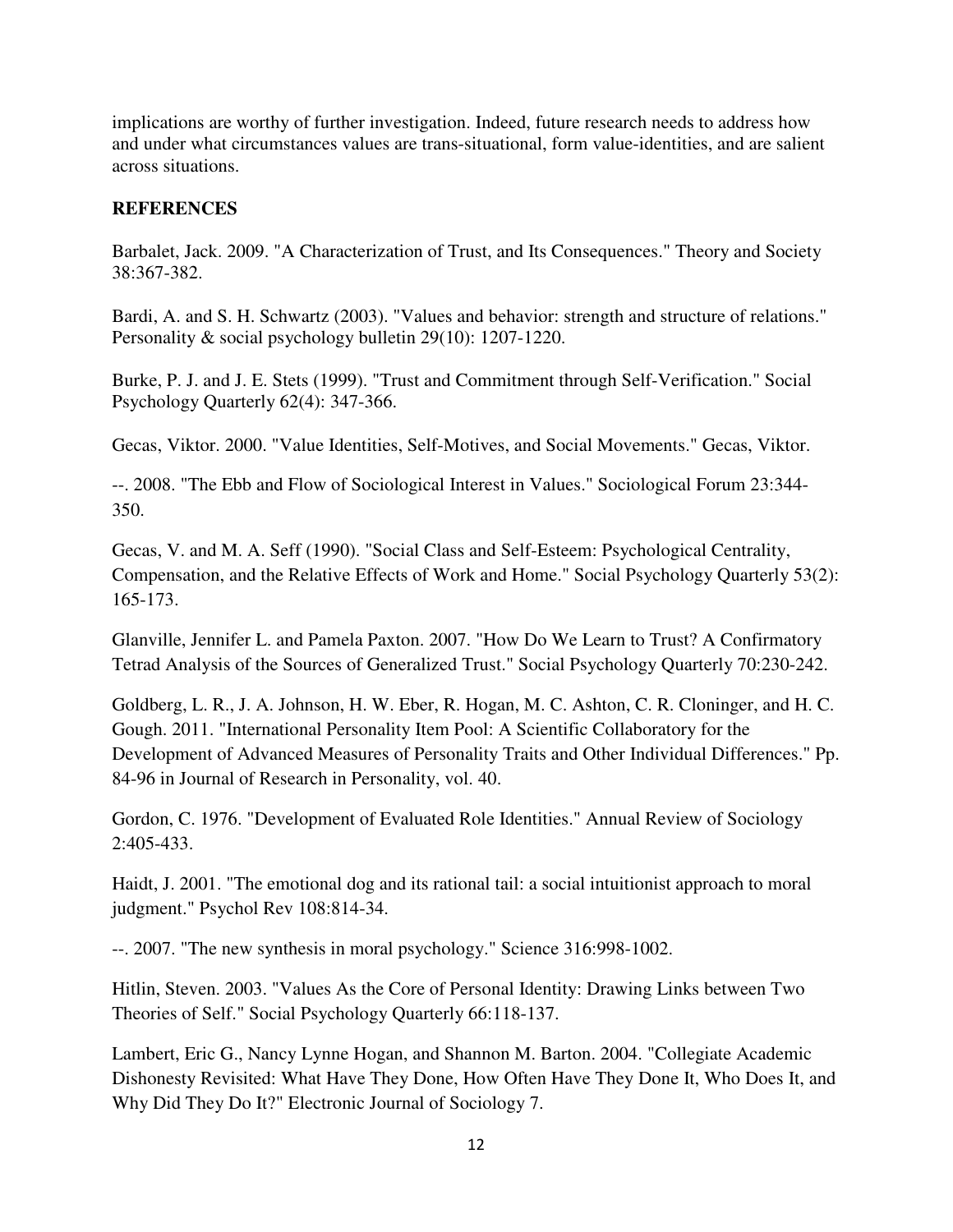Lopata, Helena Z. and Barrie Thorne. 1978. "On the Term "Sex Roles"." Signs 3:718-721.

McCabe, Donald L., Janet M. Dukerich, and Jane Dutton. 1993. "Values and Moral Dilemmas: A Cross-Cultural Comparison." Business Ethics Quarterly 3:117-130.

McCabe, Donald L. and Gary Pavela. 2004. "Ten (Updated) Principles of Academic Integrity: How Faculty Can Foster Student Honesty." Change 36:10-15.

McCabe, Donald L. and Linda Klebe Trevino. 1997. "Individual and Contextual Influences on Academic Dishonesty: A Multicampus Investigation." Research in Higher Education 38:379- 396.

Mead, George Herbert. 1934. Mind, self & society from the stand-point of a social behaviorist. Chicago: Univ. of Chicago Press.

Rahn, Wendy M., Kwang Suk Yoon, Michael Garet, Steven Lipson, and Katherine Loflin. 2009. "Geographies of Trust." American Behavioral Scientist 52:1646-1663.

Roccas, S. Sonia and Lilach Sagiv. 2010. "Personal Values and Behavior: Taking the Cultural Context into Account." Social and Personality Psychology Compass 4:30.

Schwartz, Michael and Sheldon Stryker. 1970. Deviance, selves and others. [Washington]: American Sociological Association.

Schwartz, S. (1992). "Universals in the content and structure of values: theoretical advances and empirical tests in 20 countries." Advances in Experimental Social Psychology 25: 1-65.

--. 1994. "Are There Universal Aspects in the Structure and Contents of Human Values?" The Journal of Social Issues 50:19-45.

--. 2006a. "Basic Human Values: Theory, Measurement, and Applications." Revue francaise de Sociologie 47:929-968.

--. 2006b. "A Theory of Cultural Value Orientations: Explication and Applications." Comparative Sociology 5:137-182.

Schwartz, Shalom H. and Tammy Rubel-Lifschitz. 2009. "Cross-national variation in the size of sex differences in values: Effects of gender equality." Journal of Personality and Social Psychology 97:171-185.

Stets, Jan E. and Michael J. Carter. 2011. "The Moral Self: Applying Identity Theory." Social Psychology Quarterly 74:192-215.

Stryker, Sheldon. 1955. "The adjustment of married offspring to their parents." American Sociological Review 29:149-154.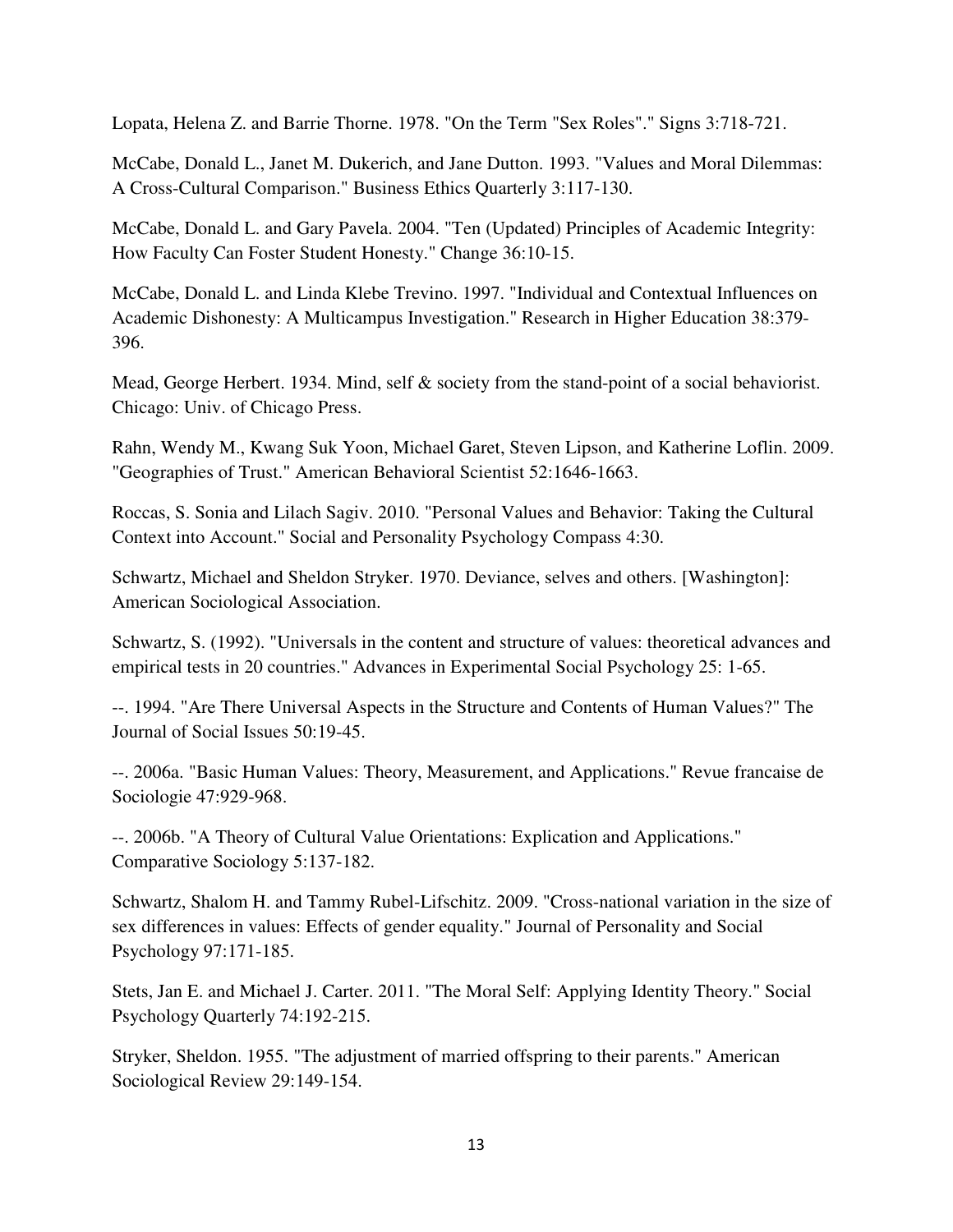--. 1980. Symbolic interactionism : a social structural version. Menlo Park, Calif.: Benjamin/Cummings Pub. Co.

--. 2007. "Identity Theory and Personality Theory Mutual Relevance: The Trait-Situation Controversy." Journal of Personality 75:1083-1102.

Stryker, Sheldon and Elizabeth A. Craft. 1982. "Deviance, Selves and Others Revisited." Youth and Society 14:159-183.

Stryker, S. and R. T. Serpe (1994). "Identity Salience and Psychological Centrality: Equivalent, Overlapping, or Complementary Concepts?" Social Psychology Quarterly 57(1): 16-35.

Tam, Kim-Pong and Sau-Lai Lee. 2010. "What Values Do Parents Want to Socialize in Their Children? The Role of Perceived Normative Values." Journal of Cross-Cultural Psychology 41:175-181.

Turner, Ralph H. 1978. "The Role and the Person." American Journal of Sociology 84:1-23.

# **ENDNOTES**

[1] See Appendices for the data analysis strategy.

[2] Contact the author for full details regarding these data.

[3] To address the limitations presented by these measures the study design was mixed-methods incorporating a qualitative analysis of student interviews and a content analysis of the university newspaper archives on campus cheating.

[4] The ultimate outcome of the analysis will further substantiate the reasonable nature of this proxy for self-transcendence. Cheating is assumed to be self-enhancing, if the self-transcendent construct has a negative relationship with cheating use of the IPIP scale is valid. However, if the correlation is positive the proxy would be severely questioned. The author of this paper is also currently working on a project utilizing the Portrait Values Questionnaire to strengthen the findings presented here.

[5] Initially, based on identity theory Student Identity measured both intensive and extensive commitment. However, exploratory factor analysis suggested this was not a tenable combination for an underlying latent construct (.32 loading for extensive and .32 loading for intensive) with Cronbach's alpha = .16. A compelling sub-question raised by these data is whether or not there truly is a distinction between psychological centrality, intensive commitment, and identity salience in general.

[6] All models were reverse order tested to see if model fit changed (e.g., academic dishonesty predicting student role-identity and Self-Transcendence). Reverse modeling decreased model fit, thus strengthening the findings reported.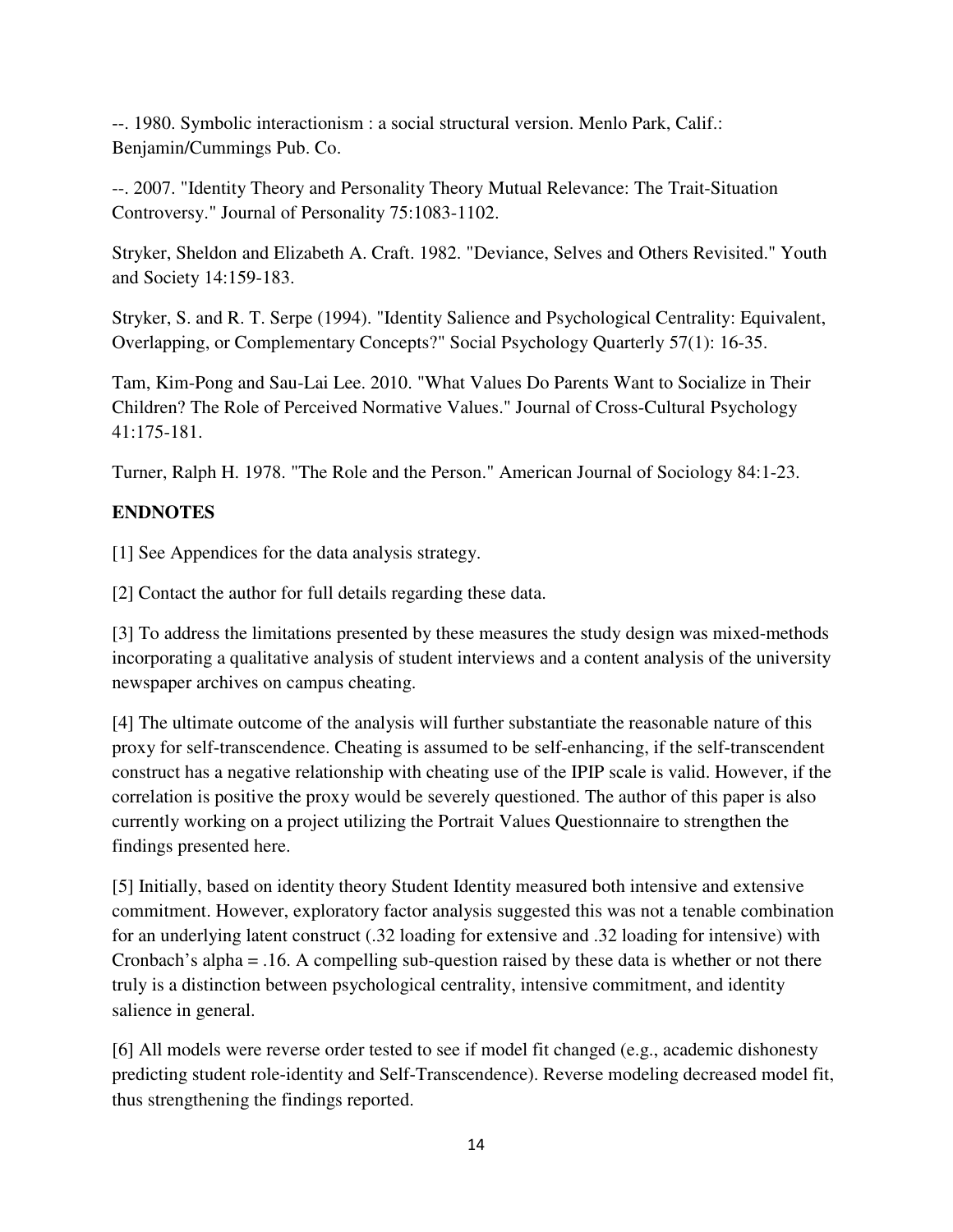[7] See Appendix C for more.

#### **Appendix A: Analytic Strategy**

Missing data was addressed using a Bayesian multiple imputation (MI) procedure. The result is a more accurate estimation process than is provided by post-hoc solutions (Schafer & Graham, 2002). Following the research of Allison (2002; 2010), Little and Rubin (1987), and Schafer (1997) a model based imputation generated the imputed values.

Bodner (2008: 670-671) has introduced a formula for calculating the amount of imputation necessary to achieve efficient and reliable parameter estimates. Therefore, imputation followed Bodner's formula for calculating the number of MI datasets, referred to as *m* (see also Rubin, 1987).

$$
m = 3 + (.09 - .05) \times \frac{6 - 3}{.10 - .05} = 5.4
$$

The final step of MI data estimation involved coding a series of macros in Microsoft Excel in order to combine and analyze *m* datasets.

Rubin (1987) originally proposed that parameter estimates from MI datasets such that  $b_k$  is set as "the estimated regression coefficient in sample k of the *m* samples, and s*k* [is the] estimated standard error. The mean of the  $b_k$ 's is *b*, [and] its estimated standard error is given by" (Paul D. Allison, 2010: 7-8):

$$
\sqrt{\frac{1}{m}\sum_{k} S\frac{2}{k} + \left(1 + \frac{1}{m}\right)\left(\frac{1}{m-1}\right)\sum_{k} \left(b_k - \overline{b}\right)^2}
$$

Schafer (1997: 109) adapted Rubin's (1987) initial equations; this study adopts these modifications. To combine *m* datasets Schafer's algorithm is created in a series of Microsoft Excel macros as follows (see Arbuckle 2011: 469-473 for full details of this process):

Again let *m* be the number of complete imputed datasets  $(m = 10)$ 

Let  $\hat{Q}^{(k)}$  be the estimate from sample k, so  $\hat{Q}^{(1)} = 0.079$ ,  $\hat{Q}^{(2)} = 0.054$ , and so on.

Let  $\sqrt{u^{(k)}}$  be the estimated standard error from sample k, so  $\sqrt{u^{(1)}} = 0.03$ ,  $\sqrt{u^{(2)}} = 0.033$ , and so on.

The MI estimate of the regression weight is the mean of the 10 estimates form the 10 completed datasets:

$$
\bar{Q} = \frac{1}{m} \sum_{k=1}^{m} \hat{Q}^{(k)} = 0.047
$$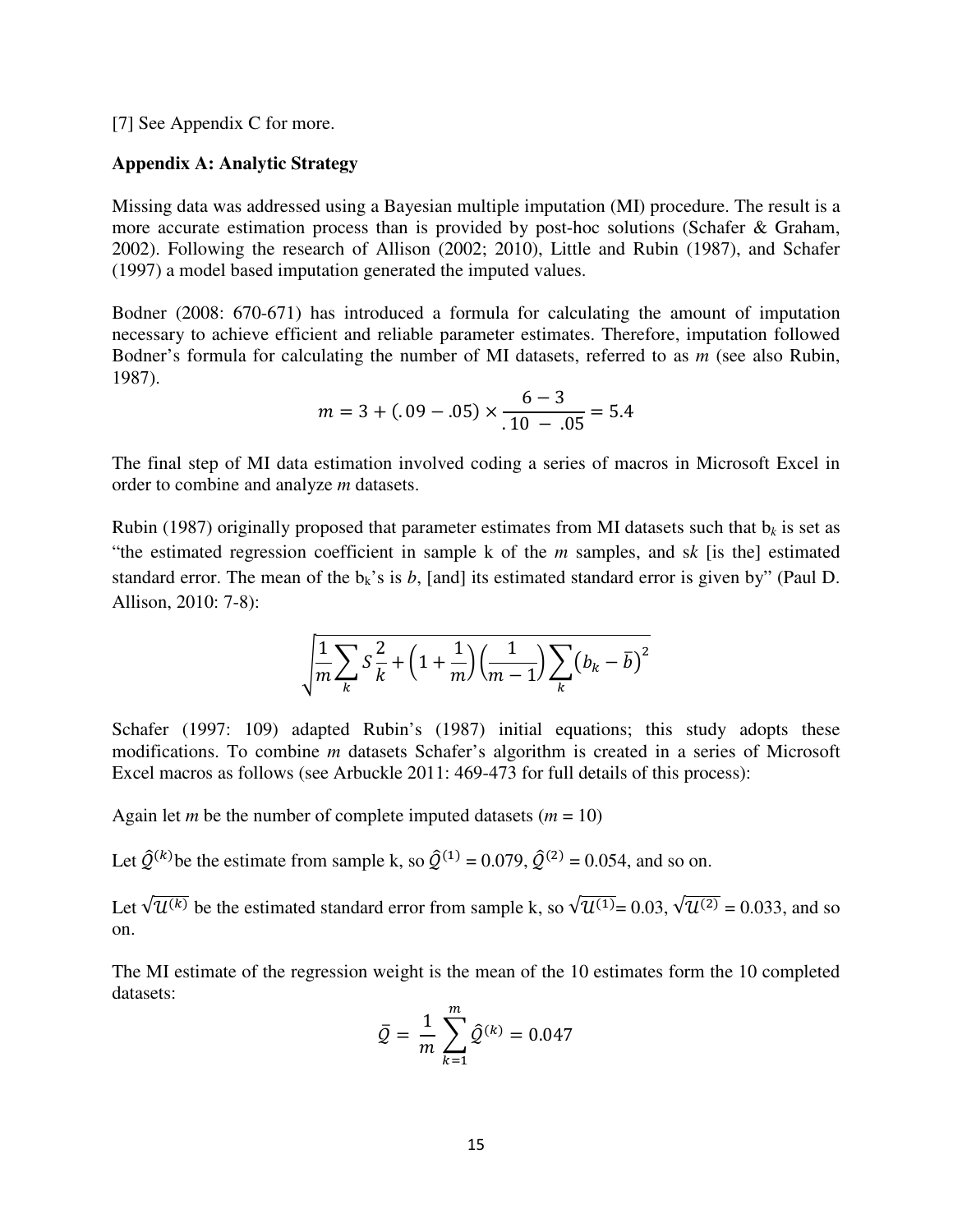The standard error for the combined parameter estimate is obtained by computing the average within-imputation variance:

$$
\bar{u} = \frac{1}{m} \sum_{k=1}^{m} u^{(k)} = 0.001
$$

The between-imputation variance:

$$
B = \frac{1}{m-1} \sum_{k=1}^{m} (\hat{Q}^{(k)} - \bar{Q})^2 = 0.013
$$

The total variance:

$$
\mathcal{T} = \bar{\mathcal{U}} + \left(1 + \frac{1}{m}\right)B = 0.001 + \left(1 + \frac{1}{10}\right)0.013 = 0.015
$$

Multigroup standard error is thus:

$$
\sqrt{\mathcal{T}} = \sqrt{0.015} = 0.123
$$

The test of the null hypothesis that the regression weight  $= 0$  in the population is based on:

$$
\frac{\overline{Q}}{\sqrt{\overline{J}}} = \frac{0.047}{0.123} = 0.383
$$

If the regression weight is 0 it has a *t* distribution with degrees of freedom given by:

$$
v = (m-1)\left[1 + \frac{\bar{u}}{\left(1 + \frac{1}{m}\right)B}\right] = (10-1)\left[1 + \frac{0.001}{\left(1 + \frac{1}{10}\right)0.013}\right]^2 = 10.329
$$

Bivariate Correlations for Variables in study, *m*=1- *m*=10

|            | Race | Age  | <b>Sex</b> | SiD  | <b>ST</b> | AD | Obs1 | Obs2 | Obs3 | Obs1 |      | $Obs2\quad Obs3$ | Obs4 | Obs5 |
|------------|------|------|------------|------|-----------|----|------|------|------|------|------|------------------|------|------|
|            |      |      |            |      |           |    | (AD) | (AD) | (AD) | (ST) | (ST) | (ST)             | (ST) | (ST) |
| Race       | 1.00 |      |            |      |           |    |      |      |      |      |      |                  |      |      |
| Age        | .000 | 1.00 |            |      |           |    |      |      |      |      |      |                  |      |      |
| <b>Sex</b> | .000 | .000 | 1.00       |      |           |    |      |      |      |      |      |                  |      |      |
| SiD        | .000 | .000 | .168       | 1.00 |           |    |      |      |      |      |      |                  |      |      |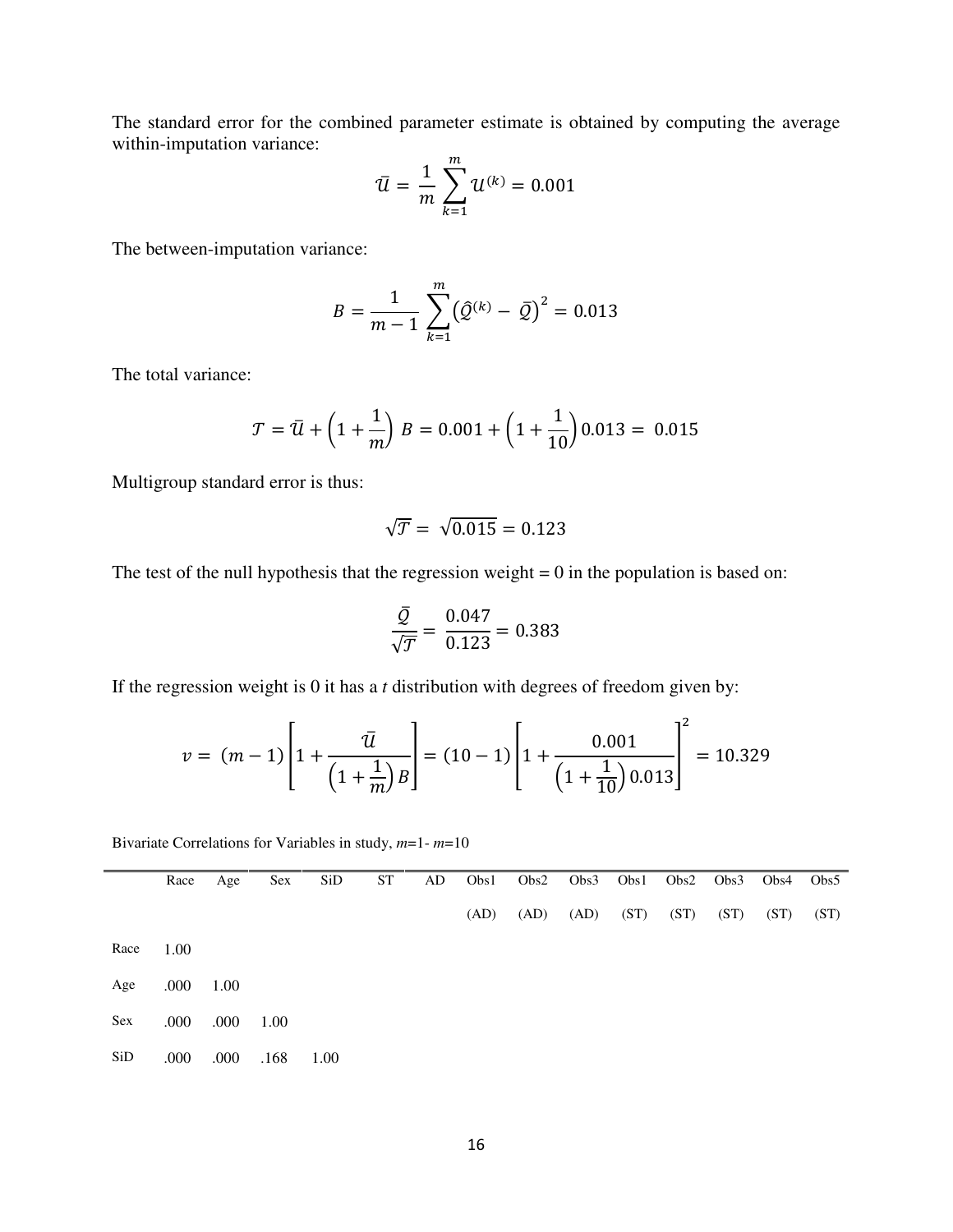ST .170 .073 .000 .122 1.00 AD -.138 .164 -.386 -.034 -.133 1.00 Obs1 (AD) -.091 .108 -.254 -.023 -.088 .659 1.00 Obs2 (AD) -.097 .116 -.272 -.024 -.094 .704 .463 1.00 Obs3 (AD) -.074 .089 -.208 -.018 -.072 .539 .355 .379 1.00 Obs1 (ST) .095 .041 .000 .068 .556 -.074 -.049 -.052 -.040 1.00 Obs2 (ST) .128 .055 .000 .092 .753 -.100 -.066 -.070 -.054 .383 1.00 Obs3 (ST) .130 .056 .000 .093 .764 -.102 -.067 -.071 -.055 .425 .575 1.00 Obs4 (ST) .109 .047 .000 .078 .640 -.085 -.056 -.060 -.046 .461 .438 .488 1.00 Obs5 (ST) .140 .060 .000 .100 .821 -.109 -.072 -.077 -.059 .457 .619 .627 .525 1.00

Hypothesis 1 and 2 were analyzed using the structural equation modeling (SEM) framework with imputed data. Hypothesis 3 utilized a sub sample of respondents with total  $n = 172$ . A logistic regression model was used to test hypothesis 3.

### A**PPENDIX B**: GOL Analysis

For the SEM framework to work large sample sizes are necessary. Since all of the variables for the endogenous latent construct (the dependent variable) were drawn from categorical-ordered data an OLS regression was not appropriate. For this reason, a logistic regression model was used to test the final hypothesis. The structure of an ordinal logistic model can be expressed  $y^* = x'\beta + \varepsilon$ , with  $y^*$  representing the true unobserved dependent variable, x' is the orientation of dependent variables,  $\beta$  is the orientation of regression coefficients to be estimated, and  $\varepsilon$  is a disturbance term with the logistic distribution. Similar to the concept of latent variable testing in SEM logistic regression cannot directly observe  $y^*$ , instead I observe the response categories in order to express the outcome of  $y^*$  in terms of probabilities (Long & Freese, 2006):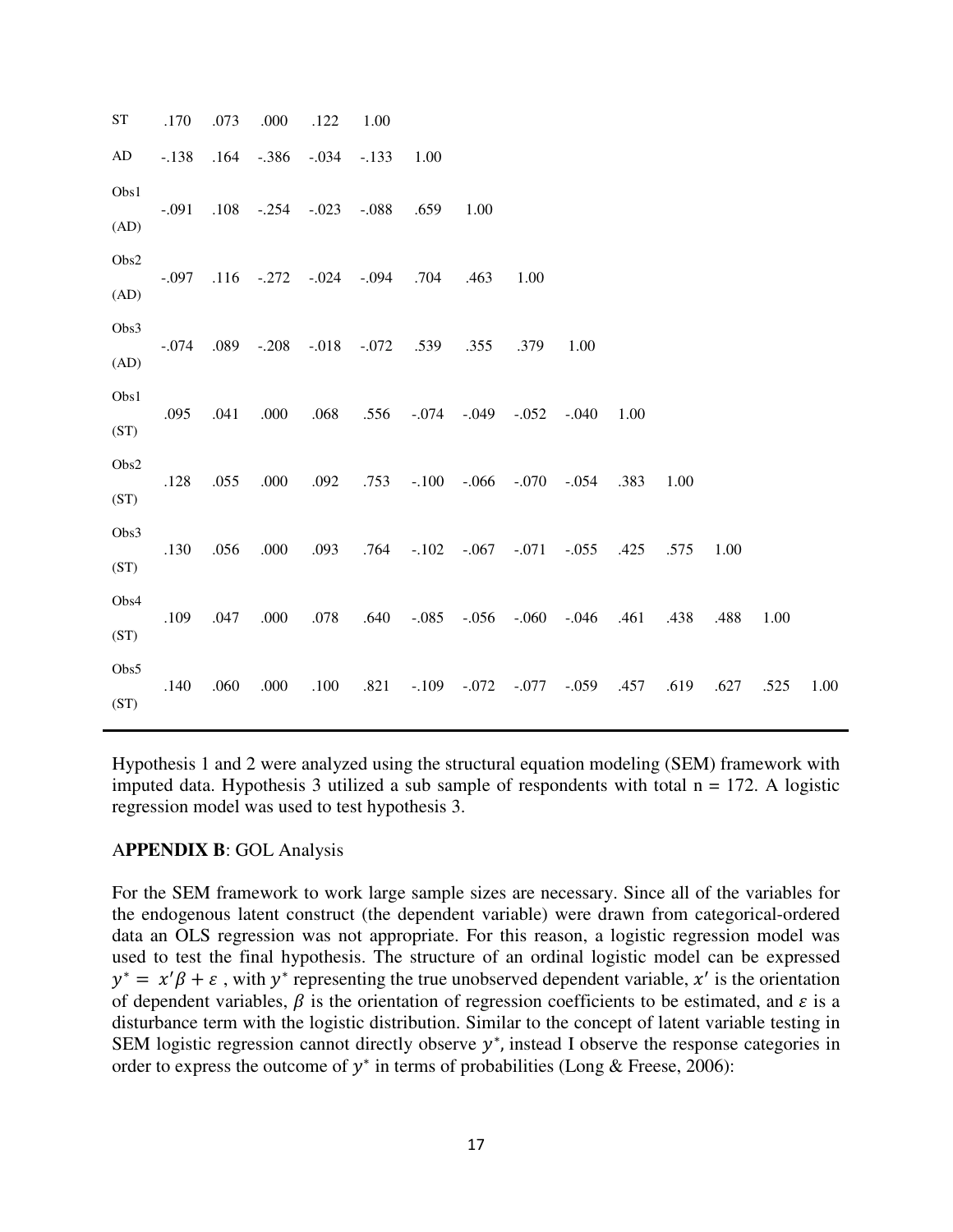$$
y = \begin{cases} 0 & \text{if } y^* \le \mu_1, \\ 1 & \text{if } \mu_1 < y^* \le \mu_2, \\ 2 & \text{if } \mu_2 < y^* \le \mu_3, \\ etc. \\ N & \text{if } \mu_N < y^* \end{cases}
$$

**APPENDIX C**: Survey measures for identity salience

At the beginning of the survey respondents were given a small slip of paper. They were instructed to use this piece of paper to write down the name of two roles as the survey progressed. The first question asked students to, "Think of the role that you feel is the most important to the way you think of yourself. A role is a position you have that includes relationships and obligations with others (e.g., student, teacher, worker, employer, mother, father, son, daughter, friend, etc). Write this role down. Once you have written down the role, please do not change it for any of the answers you give during the remainder of the survey. In other words, write it down and each time you are asked to think about this role please look at what you have written and think of only this role." Respondents were then asked measures that addressed both extensive and intensive commitment to this role.

Later during the survey respondents were asked to, "Think of another/different role that you feel is similarly important or as close to the first as possible to the way you think of yourself. Again, a role is a position you have that includes relationships and obligations with others (e.g., student, teacher, worker, employer, mother, father, son, daughter, friend, etc). Give this second role a name and write it down. Once you have written down the role, please do not change it for any of the answers you give for the remainder of the survey. In other words, write it down and each time you are asked to think about this role please look at what you have written and think of only this role."

Following these procedures respondents were asked, "If you were to classify the first role into a more general category the first (and second) role you wrote down would be:"

Academic Role (i.e., Student, Teacher, etc.) (1) Work Role (i.e., Employee, Employer, etc.) (2) Family or Romantic Role (Husband, Wife, Daughter, Son, etc.) (3) Athletic Role (i.e., Team Member, Coach, etc.) (4) Extracurricular (i.e., Club member, Online gamer, etc.) (5) Religious Role (Church member, Church leader, etc.) (6) Other Role (7)

Finally to measure salience one last time respondents were asked, "It may be difficult to choose but, please make a choice between the roles. If you have an obligation to role 1 that conflicts with an obligation that you have to role 2 and can only keep one obligation, I would keep my commitment to:" Role 1 (1) Role 2 (0)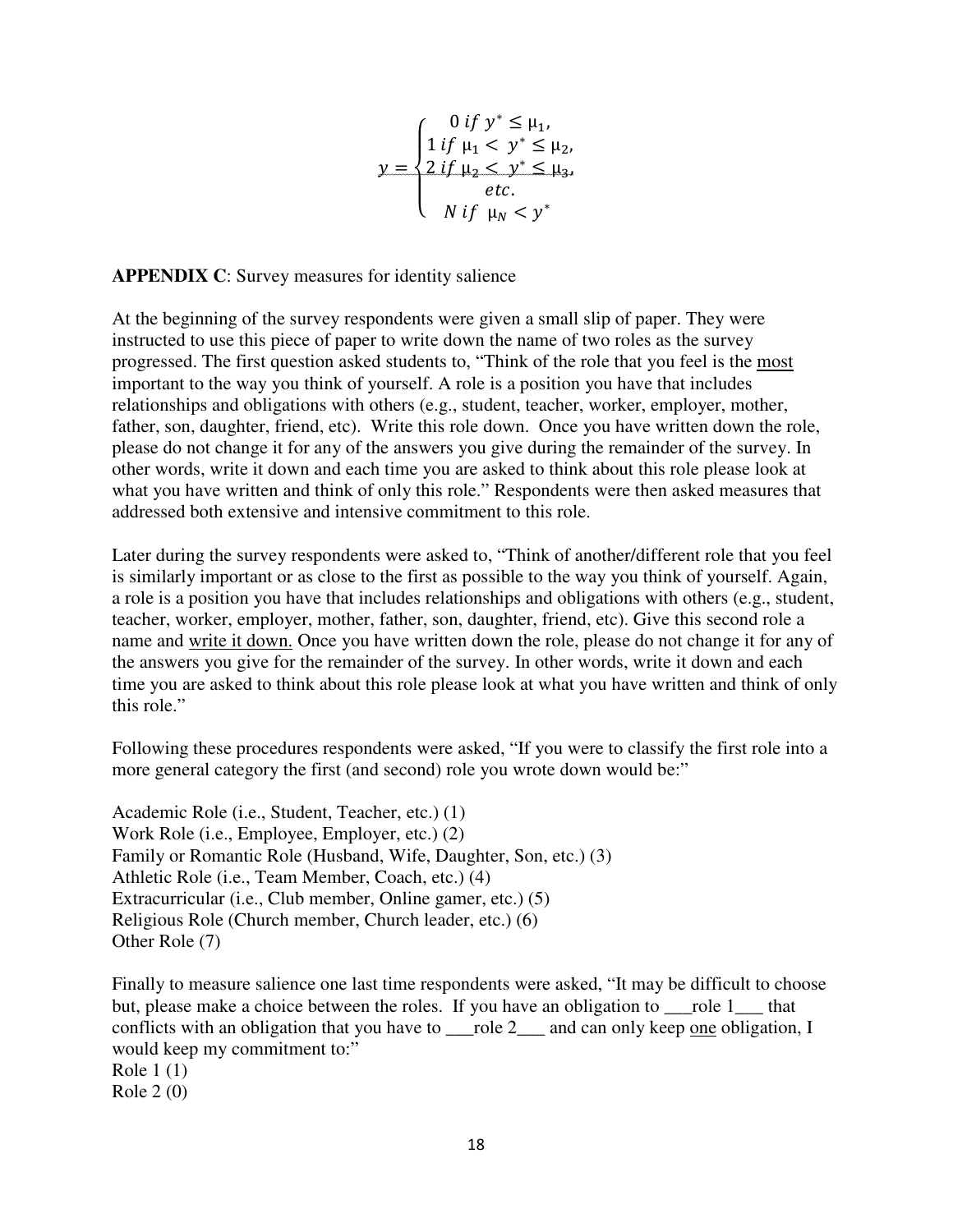### **APPENDIX REFERENCES**

Allison, P. D. (2002). Missing data. Thousand Oaks, Calif.: Sage Publications.

Allison, P. D. (2010). Multiple Imputation for Missing Data: A Cautionary Tale. [StatisticaL Brief]. 1-14.

Arbuckle, J. L (2011) AMOS 20 User's Guide. Chicago, IL: AMOS Development Corp.

Bodner, T. E. (2008). What Improves with Increased Missing Data Imputations? Structural Equation Modeling, 15, 651-675.

Hitlin, S., & Piliavin, J. A. (2004). Values: Reviving a Dormant Concept. Annual Review of Sociology, 30, 359-393.

Kuncel, N. R., Crede, M., & Thomas, L. L. (2005). The Validity of Self-Reported Grade Point Averages, Class Ranks, and Test Scores: A Meta-Analysis and Review of the Literature. Review of Educational Research, 75(1), 63-82.

Little, R. J. A., & Rubin, D. B. (1987). Statistical Analysis with missing Data. New York: Wiley.

Long, J. S., & Freese, J. (2006). *Regression models for categorical dependent variables using Stata* (2nd ed.). College Station, Tex.: StataCorp LP.

Rodriguez-Tejedo, I. (2008). The Determinants of the Structure of Rainy Day Funds. University of Navarra.

Rubin, D. B. (1987). Multiple imputation for nonresponse in surveys. New York : Wiley.

Schafer, J. L. (1997). Analysis of Incomplete Multivariate Data. London: Chapman & Hall.

Schafer, J. L., & Graham, J. W. (2002). Missing Data: Our View of the State of the Art. Psychological Methods(7), 147-177.

Schwartz, S. (1992). Universals in the content and structure of values: theoretical advances and empirical tests in 20 countries. Advances in Experimental Social Psychology, 25, 1-65.

Williams, R. (2006). Generalized Ordered Logit/Partial Proportional Odds Models for Ordinal Dependent Variables. *The Stata Journal, 6*(1), 58-82.

Wolf, R., & Gould, W. (1998). An approximate likelihood-ratio test for ordinal response models. *Stata Technical Bulletin, 7*(42).

### **AUTHOR'S NOTE**